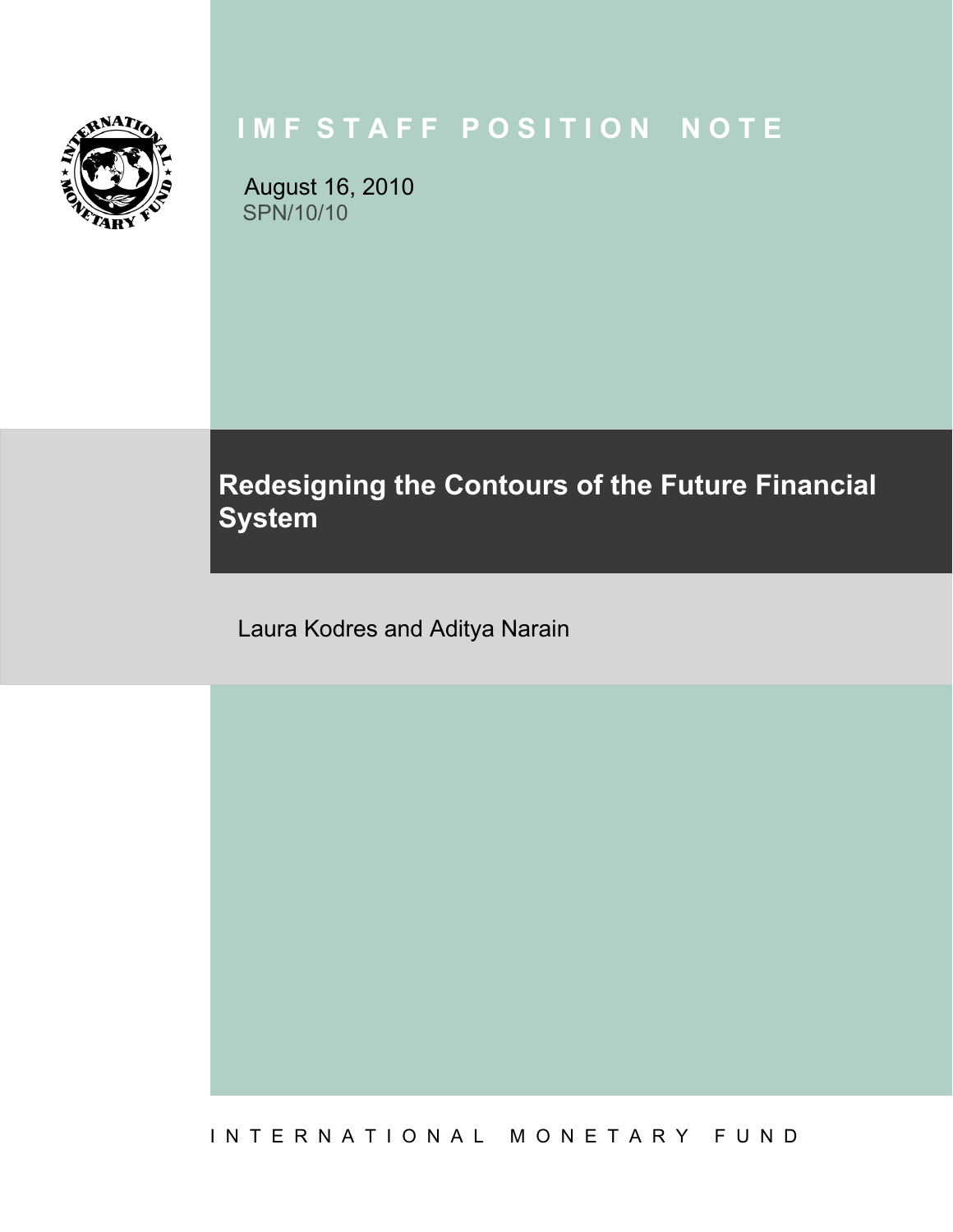## INTERNATIONAL MONETARY FUND

Monetary and Capital Markets Department

# **Redesigning the Contours of the Future Financial System**

Prepared by Laura Kodres and Aditya Narain

Authorized for distribution by José Viñals

August 16, 2010

**DISCLAIMER: The views expressed herein are those of the author(s) and should not be attributed to the IMF, its Executive Board, or its management.** 

|                            | JEL Classification Numbers: G01, G15, G18, G21, G24, G28                       |
|----------------------------|--------------------------------------------------------------------------------|
| Keywords:                  | Crises, financial structure, banks, nonbanks,<br>regulation, financial markets |
| Authors' E-mail Addresses: | lkodres@imf.org, anarain@imf.org                                               |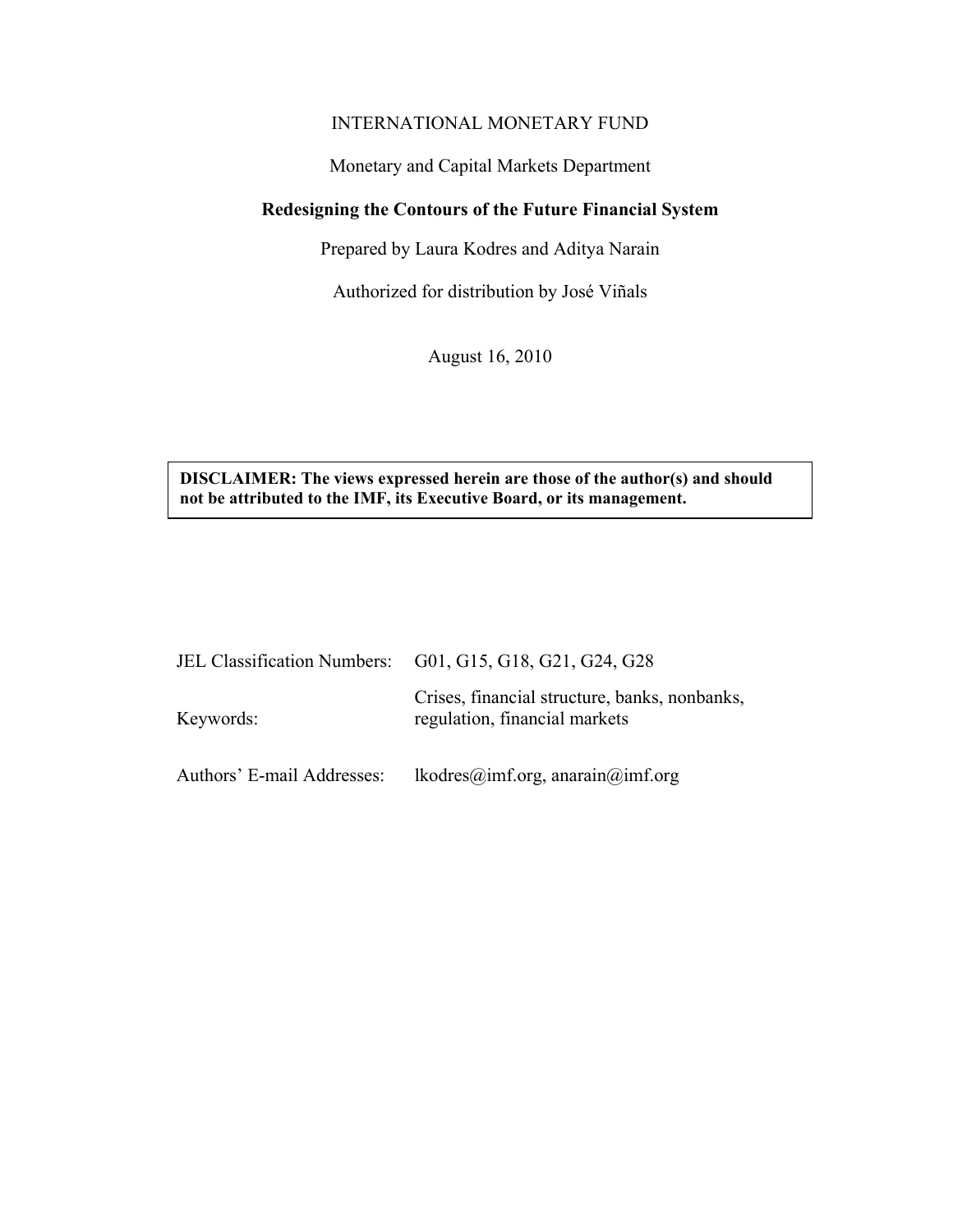| IV. The Future of the Financial System: Action and Reaction to the Crisis and Regulatory |  |
|------------------------------------------------------------------------------------------|--|
|                                                                                          |  |
|                                                                                          |  |

Contents

Page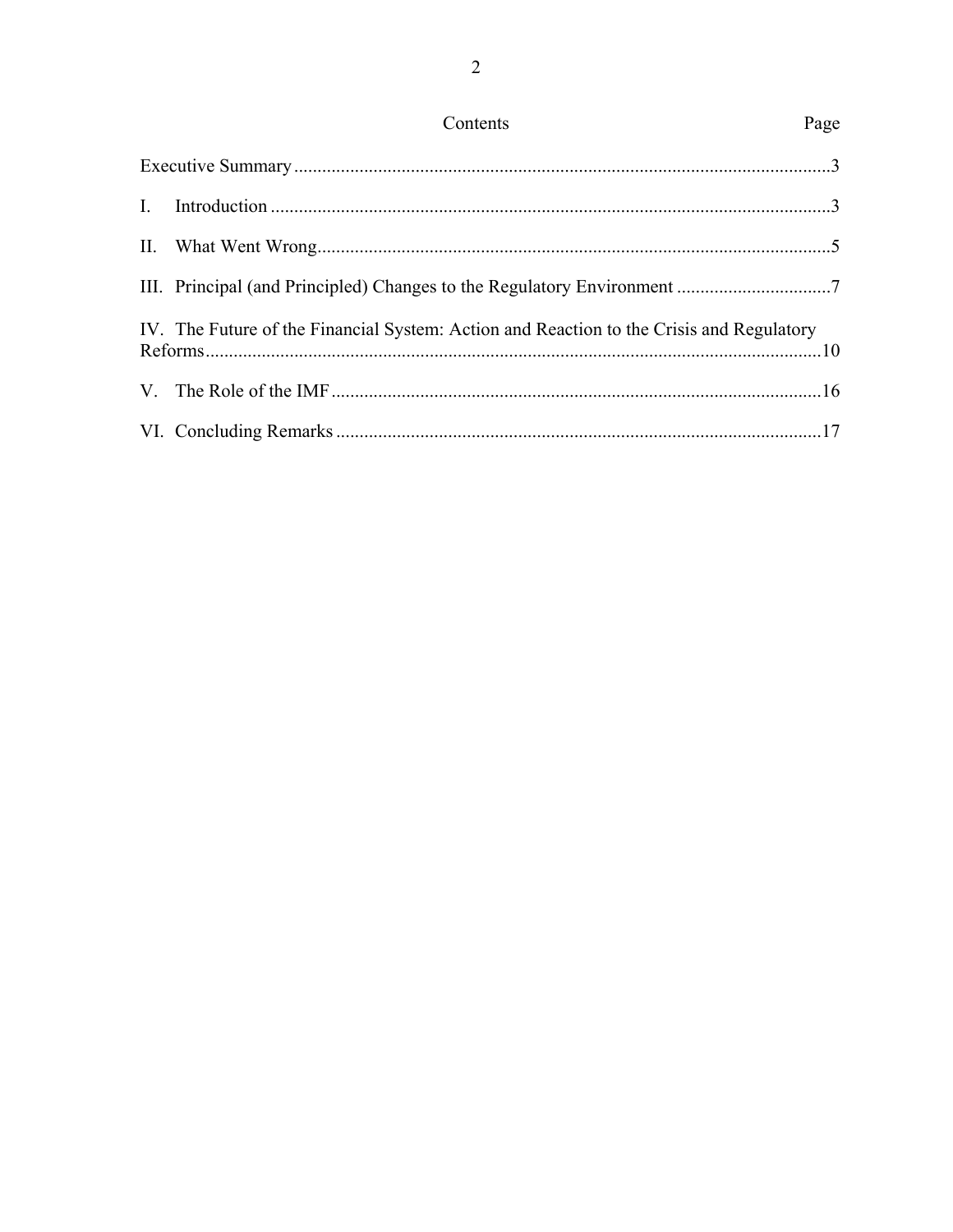#### **EXECUTIVE SUMMARY**

*This paper explores the responses of the private and public sector to the crisis and some of the probable outcomes. Aside from improved supervision of individual institutions, greater emphasis needs to be put on financial regulations that reflect the systemic nature of financial risks and the role that macroeconomic policies play. Global consistency of regulation and financial sector taxation will be essential to mitigate systemic risks, to avoid unintended distortions, and to help ensure a level playing field. This note suggests the key aspects of the future contours will likely be:* 

- *Banks are expected to return to their more traditional function as stricter regulation will limit the risks and activities that banks can undertake.*
- *The nonbanking sector will likely have a greater competitive advantage—both in supplying credit and providing investors with nonbank services—and will thus grow.*
- *The perimeter of regulation is bound to expand to take into account the risks in the nonbank sector.*
- *Market infrastructure will be reinforced to protect investors and as a consequence will need to provide needed simplicity and transparency to make risks clearer and the financial system safer.*
- *The global financial system is likely to be smaller, and less levered, than in the recent past, and could well be less innovative and dynamic, at least for a while.*

## **I. INTRODUCTION**

The crisis has elicited wide-ranging discussion and deep introspection about what the future contours of the financial system should look like, particularly about how regulation and supervision should be reformed to encourage a financial system that better mitigates systemic risks. The paper discusses the weaknesses prevalent in the run-up to the crisis, the probable changes in the regulatory environment, and how the financial system is likely to be shaped by them. Finally, the paper explores the role that the IMF can play in moving toward a more robust and stable global financial system.

A financial system should provide society with the means of matching savings and investment so as to transform today's resources into tomorrow's consumption—and to do this efficiently and safely. Ultimately, a smoothly functioning financial system should help to produce stable and sustainable economic growth. In the run-up to the crisis, some of these goals were not met—behavior of market participants, policy makers, regulators and supervisors, and others interacted in ways that gave rise to extreme instability, resulting in levels of government intervention into the private sector of advanced economies that have not been experienced since the Great Depression.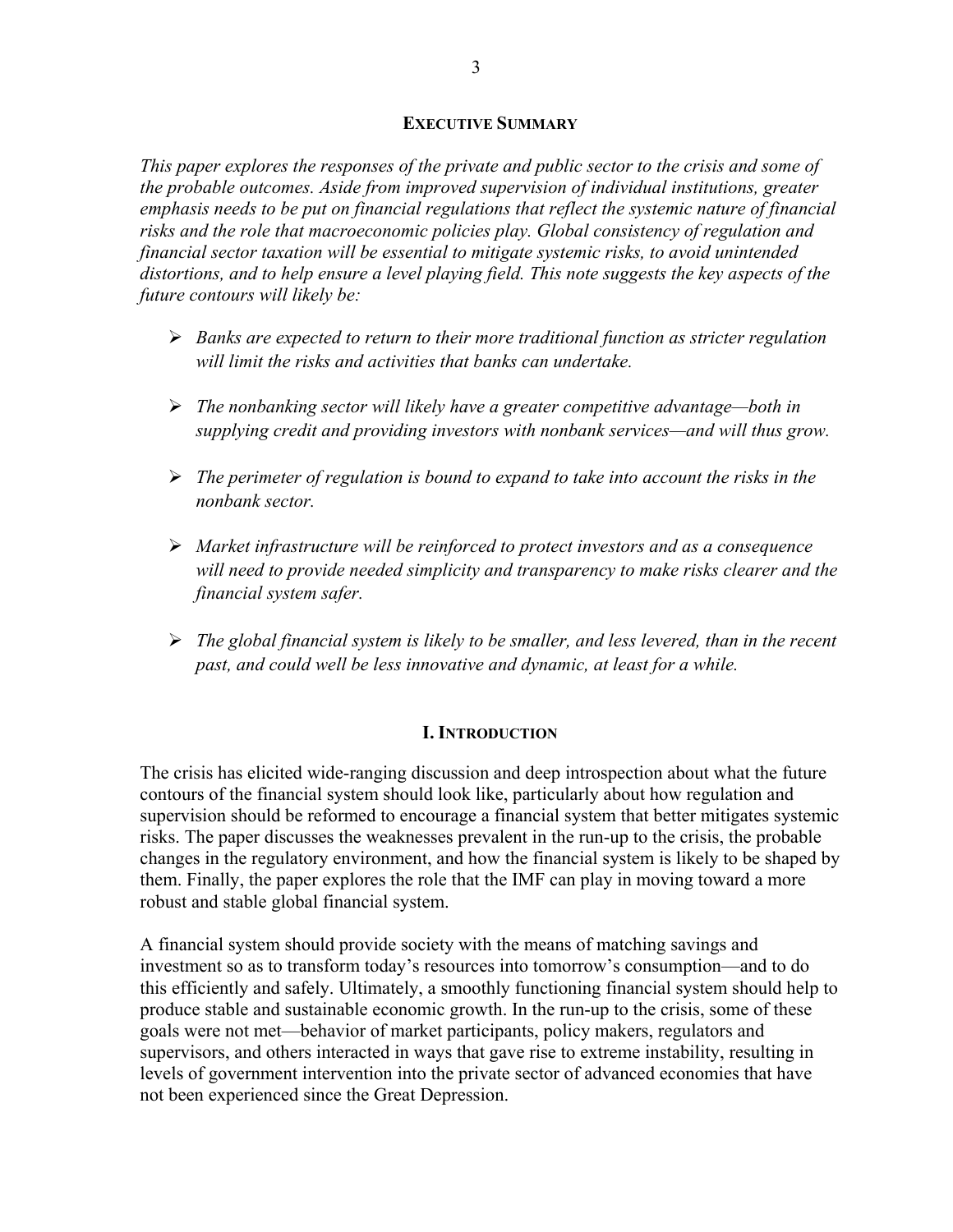While there were many causes to the crisis, the crisis illustrated that regulation and supervision were inadequate for the risks that were undertaken by the market. Implementation and enforcement of existing regulation was also too lax, reflecting a steady drift toward a more hands-off supervisory style, where the belief that the private sector "knows best" was permitted to take hold. In some countries this caused an under-resourcing of supervisory agencies that then were unable to stay on top of market practices. Moreover, supervisors focused too much on risks of individual entities or markets without explicitly factoring in the potential for a buildup of systemic risks that could result in crisis.

The regulatory reforms that are emerging in policy discussions are aimed at moving the overall financial system to a lower point on the risk/return tradeoff—lowering risks, raising costs, and thus, most likely, lowering returns earned by the sector. Ideally, on economic efficiency grounds, this would be best accomplished by establishing price-based incentives for important parts of the financial system to avoid extreme systemic risks—essentially by making it more expensive for institutions to do so. Alternatives, albeit less preferable, would involve outright quantity constraints on positions, the size and scope of activities, or even limits on the types of instruments that can be purchased or sold. In various venues, both approaches are under discussion.

A financial system that is more highly regulated and takes less risk is probably less likely to cause large gyrations in financial stability and real economic activity, but at the same time it could be associated with slower economic growth. While formal studies are scarce, there is a supposition that economies with more financial innovation, higher leverage, and greater ability to take on risks are associated with a steeper economic growth path at least for some time. This effect, of course, is difficult to disentangle from other influences, such as those from fiscal and monetary policies and other factors which accelerate the transmission from real sector innovation to output. Nonetheless, the recent experience suggests that higher growth that is spurred by poor financial innovation, without economic value, may be illusory and come with a heavy price in the form of crises that may have a significant cost in terms of the longer term growth trend. That said, a more stable financial system may encourage its use, with savers and investors more willing to use financial intermediaries thereby raising the economic growth trend.

On the regulatory front, two very different scenarios are possible in the months ahead.

- First, having skirted systemic collapses, in part due to the rapid deployment of new government facilities and other support mechanisms, and facing strong resistance from the private sector to new regulation and at least a temporary recovery of profits, the official community allows complacency to set in and the difficult reform agenda is allowed to languish.
- Second, that the crisis has been so devastating and generated such a public backlash that every public body wants to be seen as responding vigorously. However, action on numerous fronts by the various public entities could result in over-regulation to a degree that certain markets may simply disappear and valuable financial innovations and products are blocked.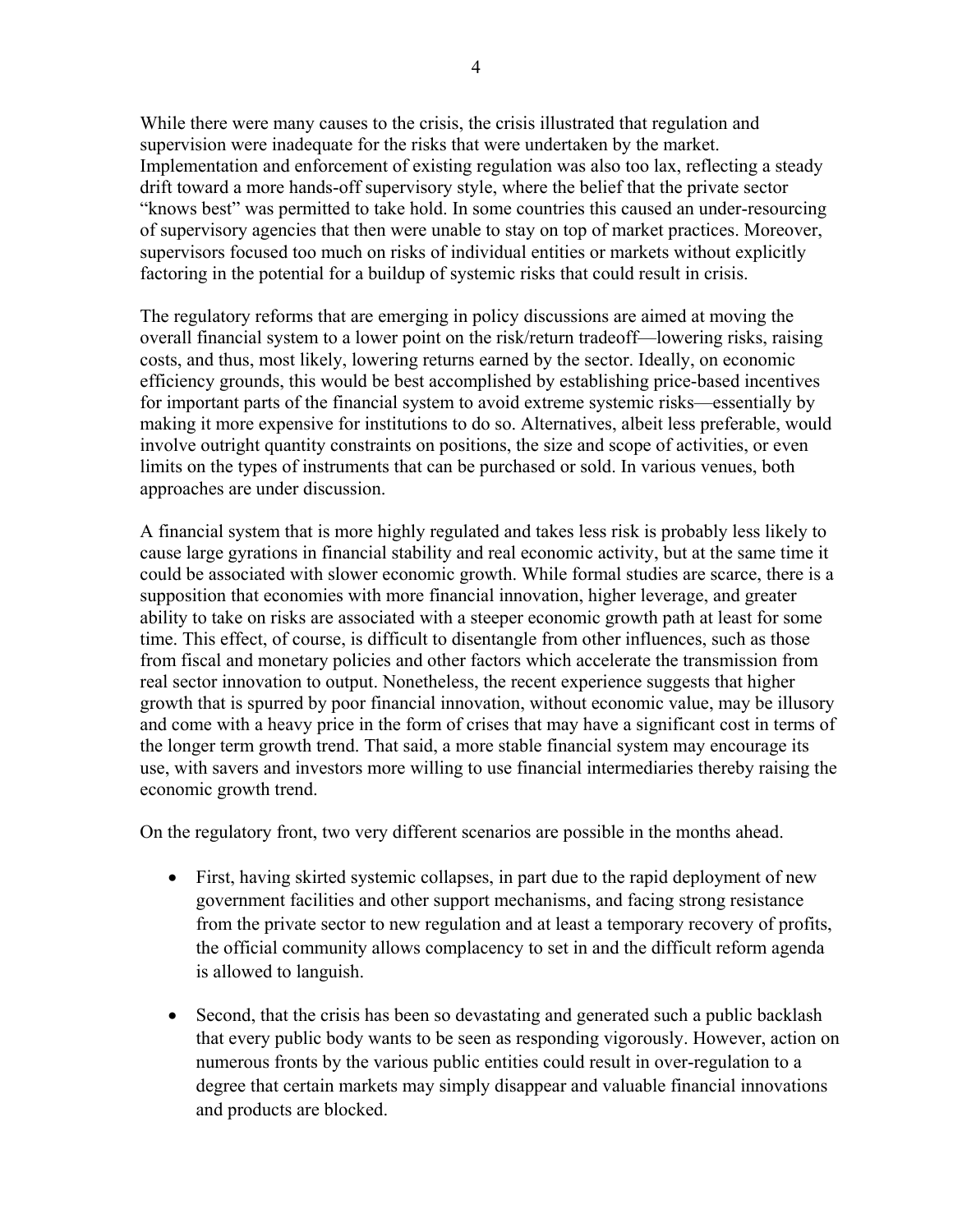Either outcome would be undesirable. Moreover, there is probably little appetite for removing ineffective or outdated regulations as this might be perceived as further deregulation. Yet, more balancing of the costs and benefits of the proposed regulations is desirable. In short, what needs to occur is that *sensible and better* regulation is designed, implemented, and enforced—a Goldilocks solution—not too little, nor too much, but just right to do the job of preventing problems where markets fail to operate properly.

The key questions as to what the future financial system will look like can be summarized as follows. Although formal answers are, at this point, a guess, the outlines—the contours—of the more probable responses can be described.

On the financial system as a whole:

- Will the global financial system be safer and simpler?
- What will be the role of banks (i.e. deposit-taking institutions) versus the role of nonbanks in financing growth?
- Will the domestic financial system be smaller as a proportion of the domestic economy?
- At the global level, will financial integration continue or reverse?

On the banking sector:

- What kind of banking system will we have?
- Will bigger banks dominate or will smaller banks be more prevalent, or both?

On financial markets and instruments:

- Which type of markets will we have? Simpler? More transparent?
- Will there be more organized venues for clearing and settlement versus over-thecounter (OTC) bilateral trading?
- Will certain types of instruments be encouraged or discouraged?

Before attempting to answer these basic questions in light of potential regulatory responses, this paper reviews how the financial system ended up in the situation of today.

# **II. WHAT WENT WRONG**

The financial crisis unfolded in an environment where financial institutions and other investors were excessively optimistic about asset prices and risk against a backdrop of low nominal interest rates. Indeed, in the five to six years prior to the crisis several trends signaled that the financial system was becoming more vulnerable.<sup>1</sup> First, while not a

 $\overline{a}$ <sup>1</sup> The following refers to an examination of these countries: Australia, Brazil, Canada, China, France, Germany, India, Singapore, Switzerland, the United Kingdom, and the United States.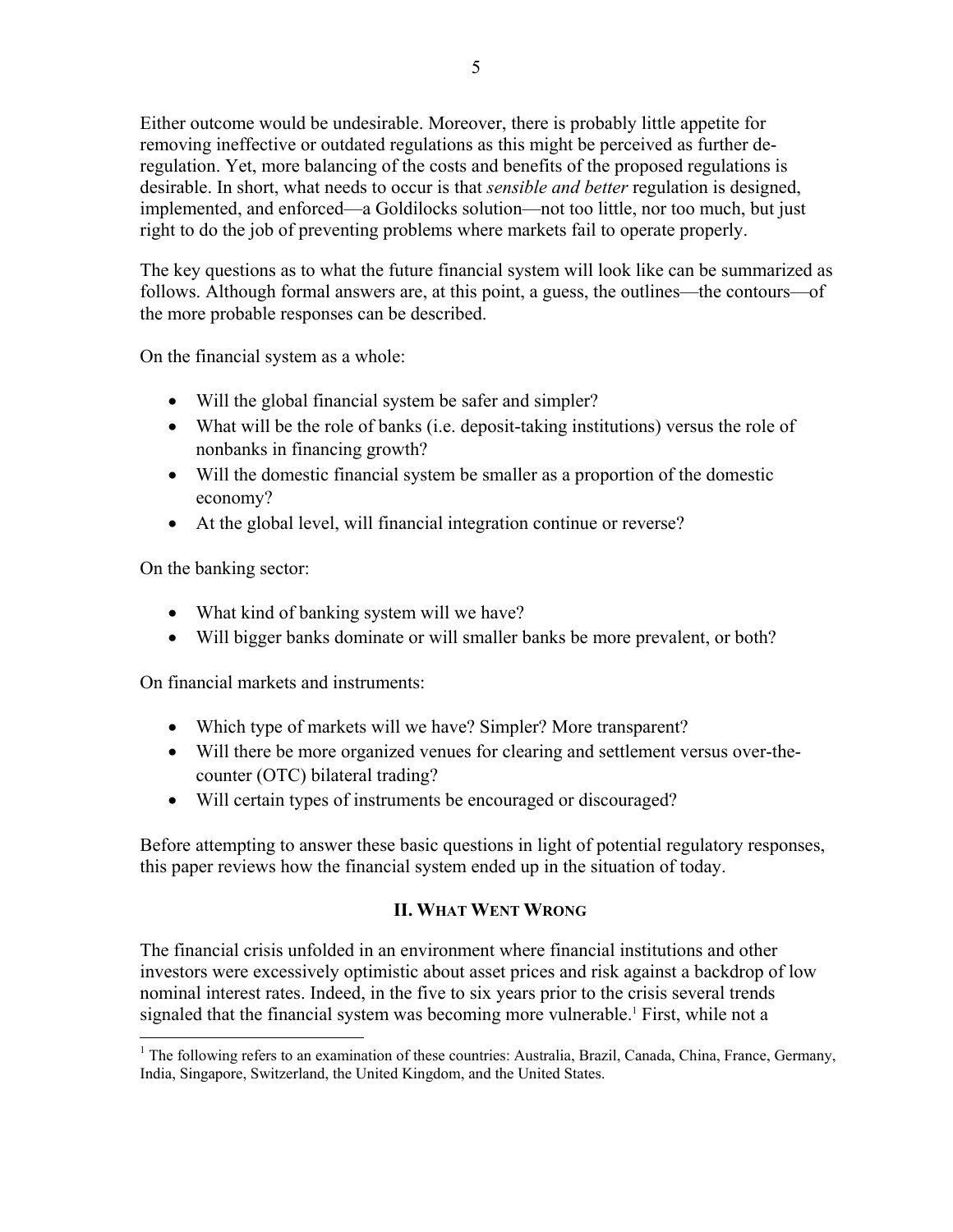determining factor in which countries were hit by the crisis, a rapid expansion of the financial sector was evident in many countries. Some of this was spurred by high levels of household borrowing for the purchase of real estate, some of which was based on a loosening of underwriting standards. Second, reliance on nondeposit-based funding became prevalent in the banking systems of the subsequently hardest hit countries. In part, this development was linked with a need to finance structured credit instruments held in off-balance sheet vehicles. Third, in the banking sector of many countries, trading account income, as well as commission and fee income, rose while net interest income from the traditional banking business was lackluster. Using traditional measures of leverage of banks' balance sheets, overall banking system leverage was either elevated or grew rapidly in the advanced countries that suffered the most (Germany, Switzerland, the United Kingdom, and the United States).

These same trends were evident in three important emerging market countries (Brazil, China, and India) though to a much lesser degree. Growth in financial system assets was less steep. Banking system assets were mostly stable implying that what growth did occur was in the nonbank financial sector. However, most of this recorded growth took place in mutual and pension funds, not in leveraged entities, as in the advanced economies. Hence, these countries were initially less vulnerable to the shocks that transpired.

While the global trends were evident to many onlookers, their potential risks were largely dismissed in part because of the belief that market discipline would rein in excessive risk taking, at least in market-based systems. But the crisis revealed significant shortcomings in widely held views regarding risk management and the effectiveness of market discipline and self-regulation in the financial sector, as well as regulatory approaches based on them.

- While credit risk transfer is a powerful innovation, it often did not spread risk to those outside (or even more widely within) the banking system best able to handle the risks, as assumed. Nor did supervisors, and in some cases the banks themselves, understand where risks were located even inside a specific bank. The regulatory focus was on capital standards for credit risk. The increased access to wholesale funding markets was welcomed, but the risk that it could dry up suddenly was largely ignored. Moreover, the use of various "Tiers" of capital and inconsistent treatment for intangible assets let capital of lesser quality count in the regulatory ratios.
- Nonbanks proved to be systemically important, not just because of their size, but because of the interconnectedness to other important intermediaries. The size and interconnectedness of nonbank entities therefore caused several to be the recipients of government support previously reserved only for banks.
- Leverage was greater than initially thought, in part because it was embedded in instruments in ways that were not transparent and in part because regulatory ratios did not adequately incorporate some risks. The procyclicality embedded in the financial system was also stronger than initially perceived, due to feedback effects between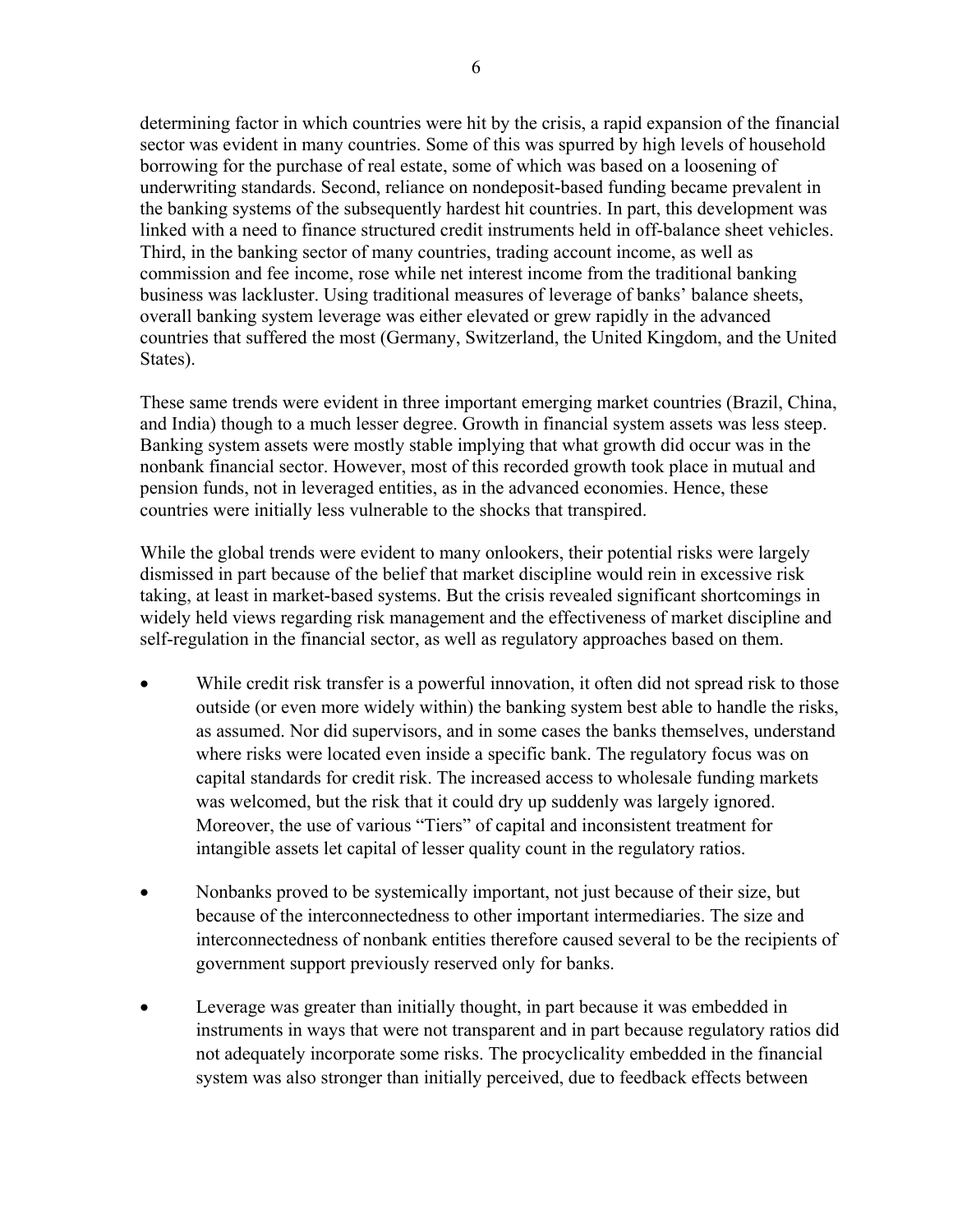financial institutions' balance sheets, asset prices, and the economy, building up latent instability in the upswing and amplifying damage in the downturn.

- Short-term incentive structures, which relied excessively on self-regulation also encouraged outsized risk taking. Regulators did not recognize that such incentives would undermine market discipline, and thus did not impose offsetting changes in accounting, transparency, governance, or risk management systems.
- Inadequate resolution schemes for financial institutions and a lack of information about the potential spillovers compounded initial difficulties when they arose.

The inability to effectively supervise and efficiently resolve large, complex, cross-border financial institutions became evident as a major source of moral hazard, systemic risk, and eventual fiscal cost. Subsequent responses by governments also demonstrated that actions cannot be easily directed to domestic institutions or markets without affecting others and can have very rapid effects in other countries during a period of high uncertainty.

# **III. PRINCIPAL (AND PRINCIPLED) CHANGES TO THE REGULATORY ENVIRONMENT**

The underlying philosophy of regulation changed with the crisis—policymakers recognize that prudential regulation to ensure the safety and soundness of individual institutions will not be sufficient to address systemic risks. The changes being proposed to the framework for financial regulation to address systemic risks fall into one of two broad categories—those that are aimed at reducing the likelihood of future crises and those that are aimed at managing them better.

The *preventive measures* focus on both strengthening existing micro-prudential (entity level) regulatory requirements, as well as developing a framework for macro-prudential (systemwide) regulation and supervision. The overall thrust of the preventive measures is to enhance the shock absorbers available in the system by increasing the buffers to cover losses and liquidity shortages, placing constraints on overall leverage in the financial system, and extending the regulatory perimeter to include all systemically important institutions, markets and instruments.

Progress is being made in micro-prudential regulation and some enhancements to the regulatory framework have already been agreed, including: increased capital requirements for securitization products and for exposures in the trading book; improved firm-wide risk management; guidance on sound compensation practices for supervisory review; and increased disclosure requirements. Other micro-prudential regulation, namely higher minimum levels and better quality of bank capital, countercyclical capital requirements and more stringent funding liquidity requirements, has been formulated by the Basel Committee on Bank Supervision and is currently under discussion. While the initial objective was to implement these reforms by end-2012, assuming economic conditions are not adverse, the implementation of several measures, which were viewed by industry (and some supervisors)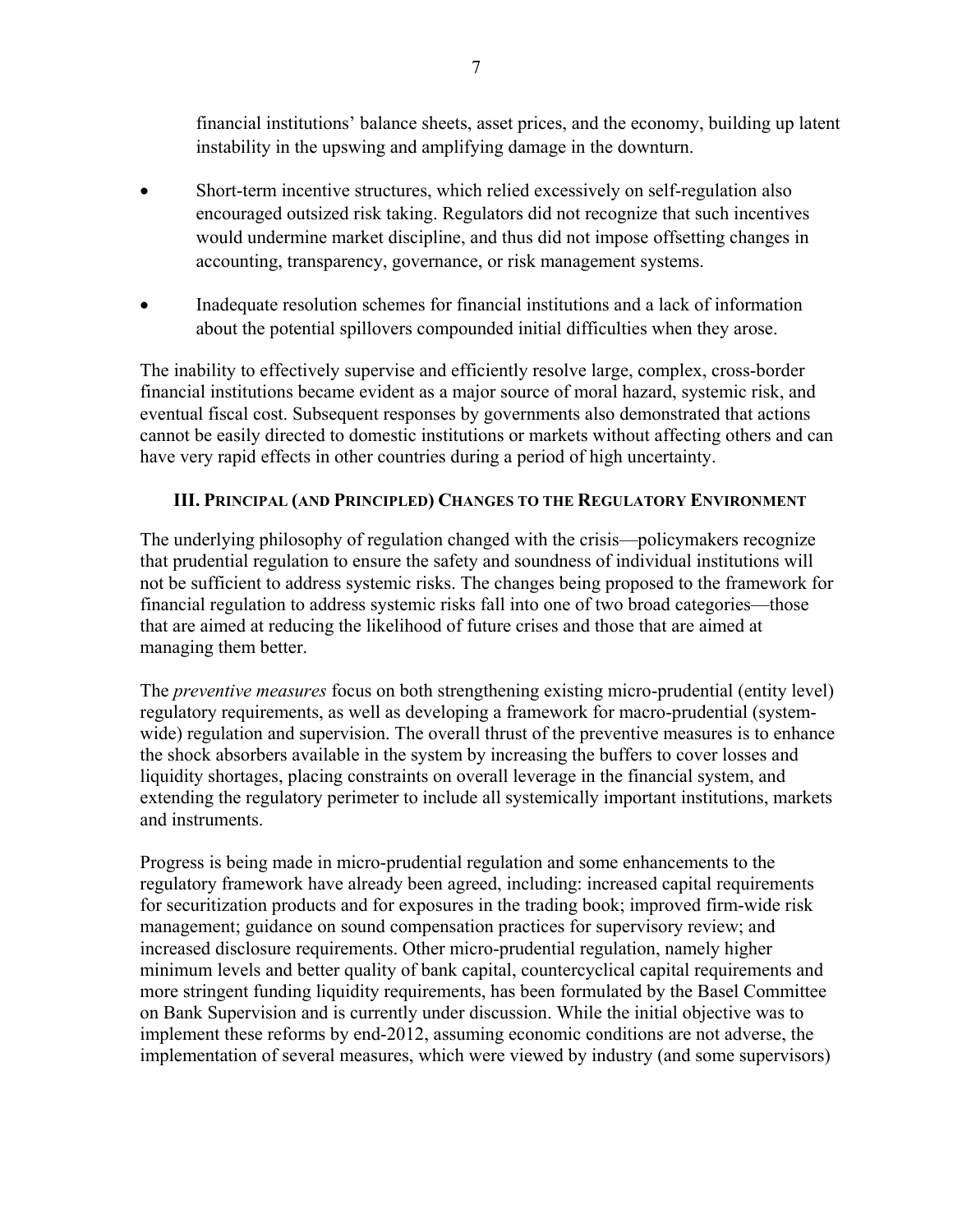to have a significant adverse impact in the short term, is now expected to be pushed further out to 2015 and later.<sup>2</sup>

 An operational framework for macroprudential supervision is still evolving. There is broad agreement on the components, which will enable regulation to take a more "system-wide" view.3 The key features of the macroprudential approach are (i) dampening procyclicality so that both upswings and downturns are not amplified by regulations or market practices; and (ii) greater attention to systemically important financial institutions where significance is not judged by size alone, but also on other factors such as leverage, interconnectedness, or complexity. The areas identified where procyclicality could be addressed range from: (a) changes to capital regimes; (b) provisioning for losses; (c) rules linked to accounting practices; (d) risk management systems; and (e) compensation schemes. Attention to systemic liquidity difficulties also falls into the macroprudential realm.

The issue of identifying systemically important financial institutions involves both the ability to extend the perimeter of supervision to less- or unregulated segments as well as actions to counter regulatory arbitrage that inevitably follows tighter regulation in one sector. The IMF, the Financial Stability Board (FSB), and the Bank of International Settlements (BIS) produced a set of underlying principles for authorities to use to identify systemically important institutions, markets, and instruments as an important first step.<sup>4</sup> Clearly more information from a number of currently unregulated entities (including about risk exposures) will needed to complete this exercise.<sup>5</sup> The next step will be to decide how regulatory and supervisory approaches can be adapted. Providing clarity about how institutions are to be chosen, but at the same time maintaining some discretion to avoid circumvention, will be a major challenge.<sup>6</sup> Even though the line between institutions inside and outside the regulatory perimeter will always be difficult to discern, those overseeing the stability of the financial system will need to diligently collect the necessary information and devise better ways of staying on top of developments that may indicate where excessive risks reside.

1

 $2^2$  See the July 26, 2010 press release of the Governors and Heads of Supervision of the member countries of the Basel Committee for Banking Supervision at http://www.bis.org/press/p100726.htm which lays out areas of proposed regulation where agreement has been reached; revised implementation timelines; and areas where more work is needed.

 $3$  There is also a realization among monetary policymakers that they should take into account financial stability concerns just as financial regulation should take a more "system-wide" approach. This is discussed in IMF WP/09/70 "Financial Stability Frameworks and the Role of Central Banks: Lessons from the Crisis."

<sup>4</sup> *Guidance to Assess the Systemic Importance of Financial Institutions, Markets and Instruments: Initial Considerations Report to the G-20 Finance Ministers and Central Bank Governors*, (October 2009).

<sup>&</sup>lt;sup>5</sup> See "Financial Crisis and Information Gaps" prepared by IMF Staff and the FSB Secretariat, available at http://www.financialstabilityboard.org/publications/r\_100510.pdf.

<sup>&</sup>lt;sup>6</sup> Some countries are discussing whether they will provide a continuous scale along which institutions will be arrayed from highly systemic to nonsystemic. Others intend to have a more distinctive definition, identifying those that are and are not systemically important.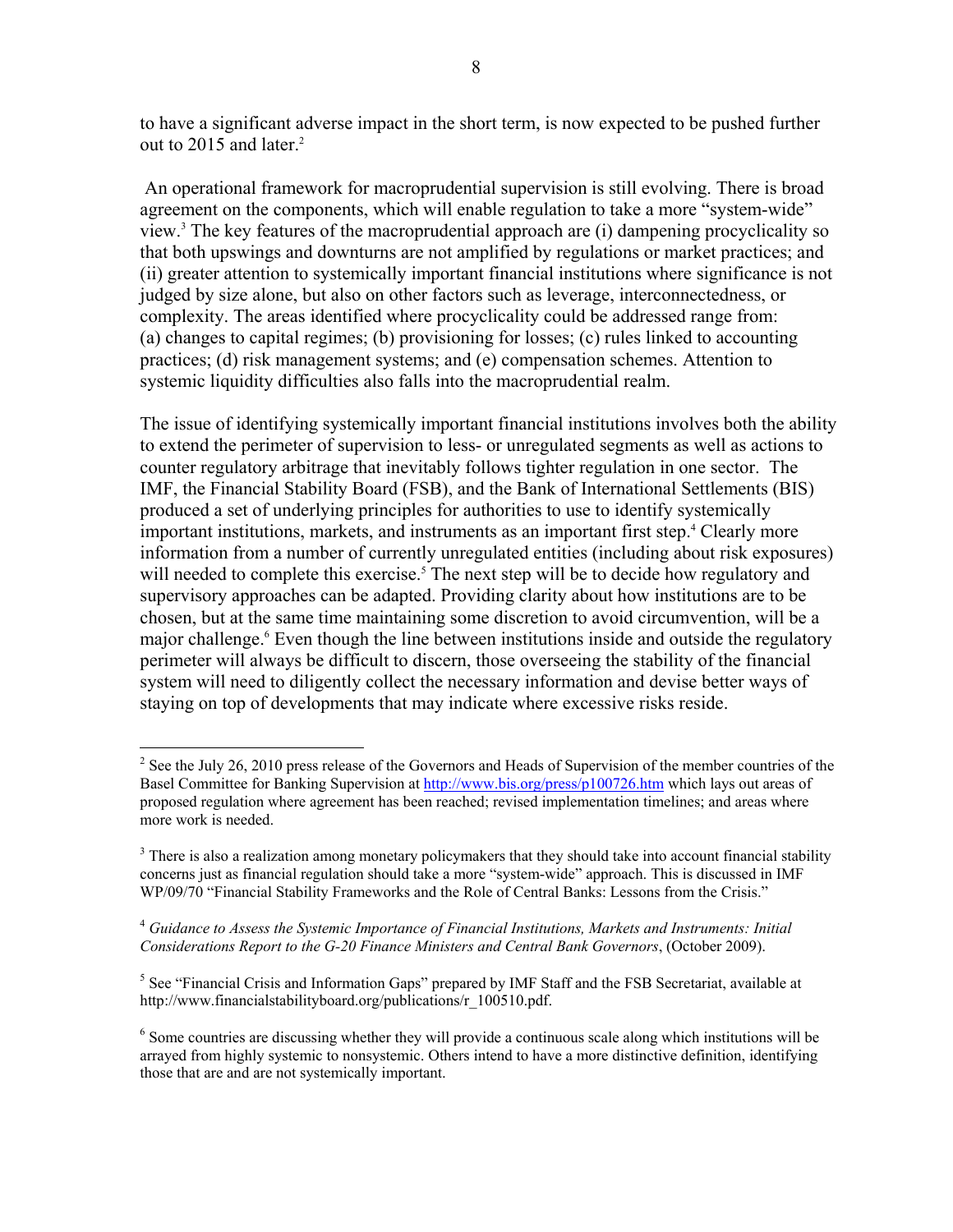Related to the identification of systemically important institutions is how to address too-big or too-important-to-fail institutions. Two big (and intertwined) issues under discussion are (i) whether public policy should proactively inhibit institutions from becoming so large or interconnected as to be perceived as too big, or too important, to fail and (ii) how should a failure of a systemically important institution be dealt with in both domestic and cross-border contexts.<sup>7</sup>

While there is broad agreement on the risks that too-important-to-fail institutions pose, there is less agreement on how they should be dealt with. Consensus is building around the use of preventive measures, such as higher capital and liquidity requirements; surcharges, taxes, or levies related to their contribution to systemic risk; and more intensive supervision. The pros and cons of these various approaches are currently under discussion with the specifics of how one would go about formulating preventive regulation still in early stages.<sup>8</sup> Direct limits on size and scope of banks are also being proposed. For instance, limiting the activities of banks, including using their own funds (and hence implicitly depositors' money) to finance proprietary trading desks, hedge funds, or private equity funds may be another route to attempt to reduce the riskiness of banks and, in principle, the likelihood of their failure, though its effectiveness of this proposal has not been examined in detail. Similarly, some believe that a return of traditional banking—banks taking retail deposits and making loans to households and corporates—will alleviate the too-important-to-fail problem. However, even traditional banks can be such large providers of credit in a country that a restriction to traditional banking will not redress the affect a failure may have on the real economy. Moreover, most severe banking crises are linked to excessive credit expansion. Spending time understanding how and why the failure of an institution can be detrimental (and to whom) could help avoid unintended consequences and focus any preventive measures directly on the problem.

Another angle is to develop a special resolution regime for financial institutions (not just banks). It is important to assure the continuity of financial services during an unwinding or bankruptcy. In addition to averting a disruption in the flows of payments, this also helps underpin confidence in the financial system, helping to avert panics and runs. Even without a formal resolution procedure, it would be helpful if too-important-to-fail institutions prepare, in advance, plans for their unwinding in the event of insolvency or failure, a so-called "living will." This may, in part, encourage a reduction in complexity and "de-risking."

 $\overline{a}$ 

<sup>&</sup>lt;sup>7</sup> The Dodd-Frank Wall Street Reform and Consumer Protection Act which came in to law in the United States in July 2010 makes several proposals to address some issues related to systemic risk and TBTF institutions including the creation of a Financial Stability Oversight Council to designate systemic nonbank financial firms and market utilities; a special resolution mechanism for systemic non-banks; a presumption of enhanced oversight for Bank Holding Companies (BHCs) with assets greater than \$50 billion; the prescription for "livings wills" for identified systemic institutions; activity restrictions on proprietary trading by banks and BHCs; increased regulation of derivatives with most swaps required to be cleared through central counterparties and traded on exchanges as possible.

<sup>&</sup>lt;sup>8</sup> See the IMF's "A Fair and Substantial Contribution by the Financial Sector," Final Report for the G-20, http://www.imf.org/external/np/g20/pdf/062710b.pdf and Chapter 2 of the April 2010 IMF Global Financial Stability Report for discussions.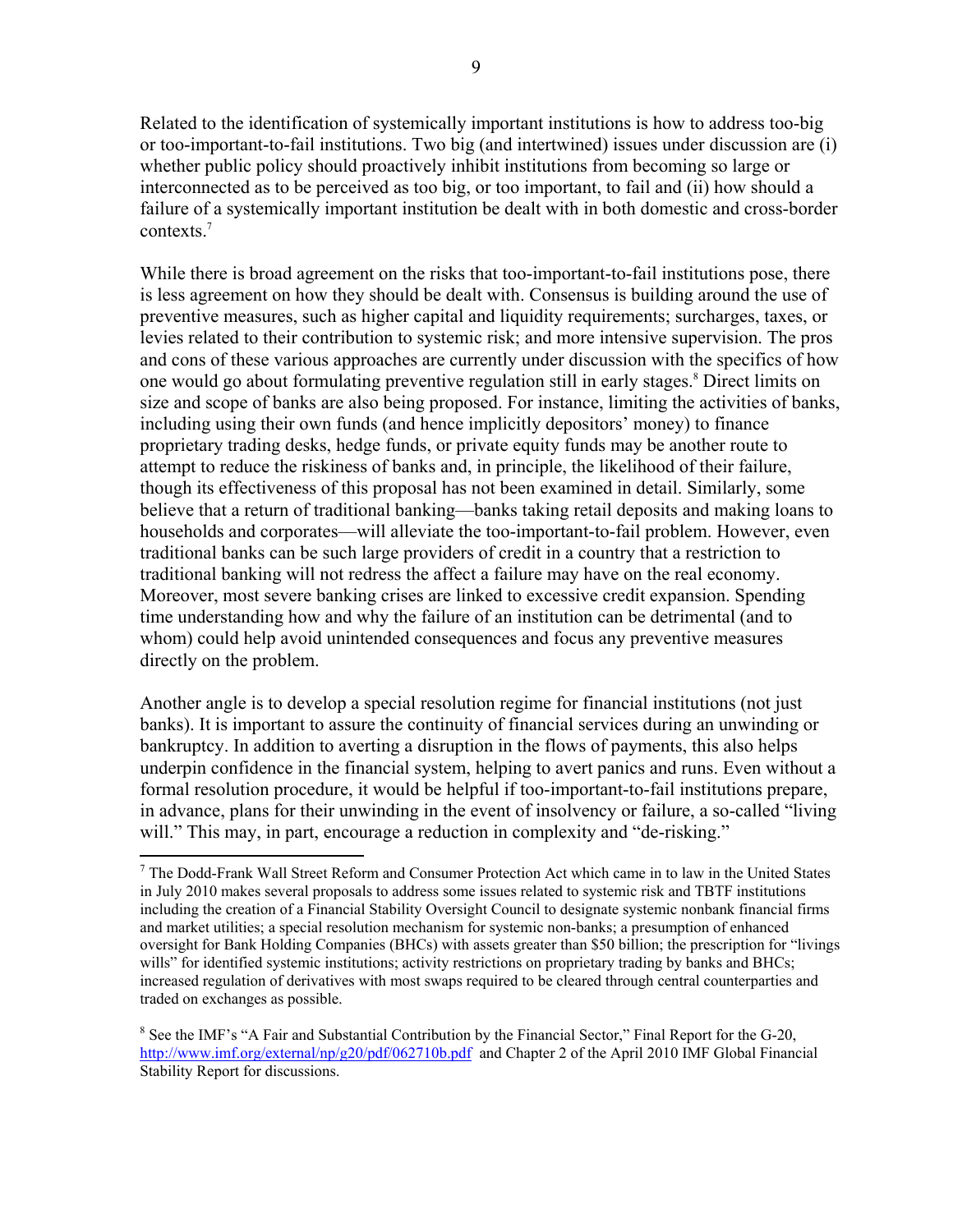Managing cross-border resolution issues is even more difficult. This will require consistent national approaches when a bank fails in several countries and are more contentious because domestic operations are subject to individual national legal frameworks. Progress in this area is likely to be slow. In the absence of an agreement about how to resolve bank failures across borders, the risk of ring-fencing, where countries try to keep a bank's assets within their borders, becomes higher. This notion has spawned a debate about whether self-standing subsidiaries of financial institutions would help to lower spillovers. The benefits to subsidiarization, such as a lessening of spillovers in bankruptcy, would need to be evaluated against the efficiency losses if internal transfers of cross-border funding were to be disallowed. In the cases where actual losses affect the public, *ex ante* burden sharing rules among national authorities would be highly useful, although they are unlikely to be agreed upon or credibly enforced in the near term.

Product design can have a stability impact if the nature of the risk embedded in the product is opaque and mispriced, as in the case of the complex credit derivatives, and if products are structured in a way that exacerbates a run on liquidity, as was the case with money market funds. Reforms are underway to remove some of the informational and incentive problems that plagued securitized products. Credit rating agencies are providing more information about the underlying loans and modeling techniques used in their ratings; incentive structures for those who are originating loans now reward longer-term decision making; and regulators are insisting that originators hold more of the underlying loans to incentivize better monitoring. In general, however, although the crisis pinpointed some issues with specific products, it is not clear how to judge when new products will pose systemic risks.

Markets can also have a systemic impact if they are insufficiently transparent, thereby potentially leading to mispricing, misuse, or risk concentrations and laying the basis for an eventual destabilizing adjustment; this was the case in the credit default swaps (CDS) market. Reform efforts in the CDS market are focused on making the market more transparent and reducing counterparty exposures. Consensus has emerged that other over-the-counter markets may need to be moved to central counterparties (CCPs) or be subject to additional transparency requirements. Where such central clearing mechanisms existed during the crisis, payments flowed smoothly and defaults were handled well. Looking forward, however, it will be important to construct such carefully so that the benefits of multilateral counterparty netting are not offset by the concentration of operational risk inherent in these important institutions.

## **IV. THE FUTURE OF THE FINANCIAL SYSTEM: ACTION AND REACTION TO THE CRISIS AND REGULATORY REFORMS**

The aim of many in the international financial community is to make the system less crisis prone. But what will be the private sector reactions to the set of regulations outlined above?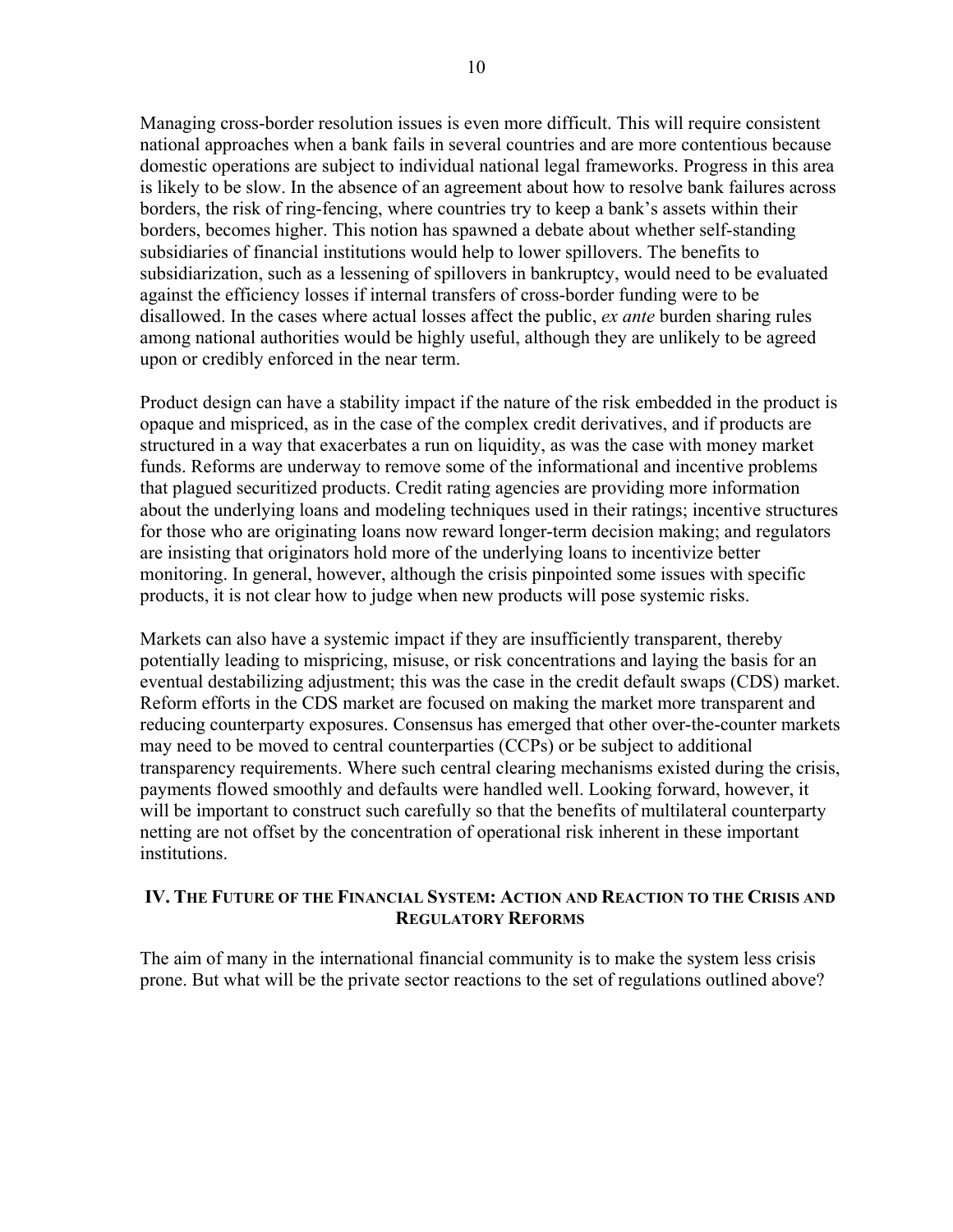#### **A. For the System As a Whole**

#### **Will the global financial system be safer and simpler?**

With higher capital charges and less ability to use leverage in the banking system, will the global financial system be prone to less volatility? Most likely yes, at least for a while. Institutions that carry out maturity transformations (for instance, borrowing short-term to lend longer-term) will be subject to more oversight regarding mismatches between the maturities of their assets and liabilities and will be required to hold more loss-bearing capital, cushioning the institution in downturns. Even without regulatory reform, many institutions are rethinking their risk taking activities and how they can better align risk taking with employee compensation. The removal or modification of policies that tended to add to procyclicality and exacerbate financial cycles will also reduce the build ups of risk and leverage in the upswing and temper the outcomes of deleveraging and risk reduction in the downswing. The global financial system should become less risky if the reform agenda is carried out.

Will the global financial system be simpler? Again, yes for the time being. After witnessing how complexity can obscure risks and blunt attempts to resolve crises, simplicity is being welcomed by many investors. Simplicity will be easiest to see in the types of financial instruments produced and traded. During the crisis, counterparty risk was heightened by uncertainties surrounding nontransparent and difficult-to-value complex securities. This has made many financial institutions more wary about these securities. Moreover, some reforms intend to apply higher capital charges on nonstandardized products to encourage standardization. While there will always be a place for designing instruments and transactions tailored to satisfy specific clients' needs, less of this activity will occur.

To better anticipate where systemic risks are building up, supervisors and regulators will encourage simpler institutional arrangements among and within regulated financial institutions. This may mean certain activities are only permitted in certain types of institutions. This should, in turn, facilitate better reporting of risk exposures, and alongside this, lower the hurdles to sharing information across regulatory entities and across borders. The unknown interconnections surrounding CDS contract holders in the fall of 2008 is a prime example of what both the private sector and the official sector are already addressing through increased use of data repositories and information sharing. Those responsible for overseeing financial stability will also benefit from the ability to see through organizational structures and gain relevant aggregated and disaggregated information.

To the extent that the global financial system would become safer and simpler, it will have an effect on the overall trend of economic growth. After deleveraging has run its course and the steady state is attained, the safer system should result in a dampening of the amplitude around the growth path. Whether this leads to a higher or lower growth path will depend on whether stability encourages more use of the financial system to intermediate between savers and investors, or whether the regulations have slowed innovation inhibiting efficient intermediation. It may be, however, that some of the previous increase in the growth potential that was attributed to financial intermediation was illusory and some financial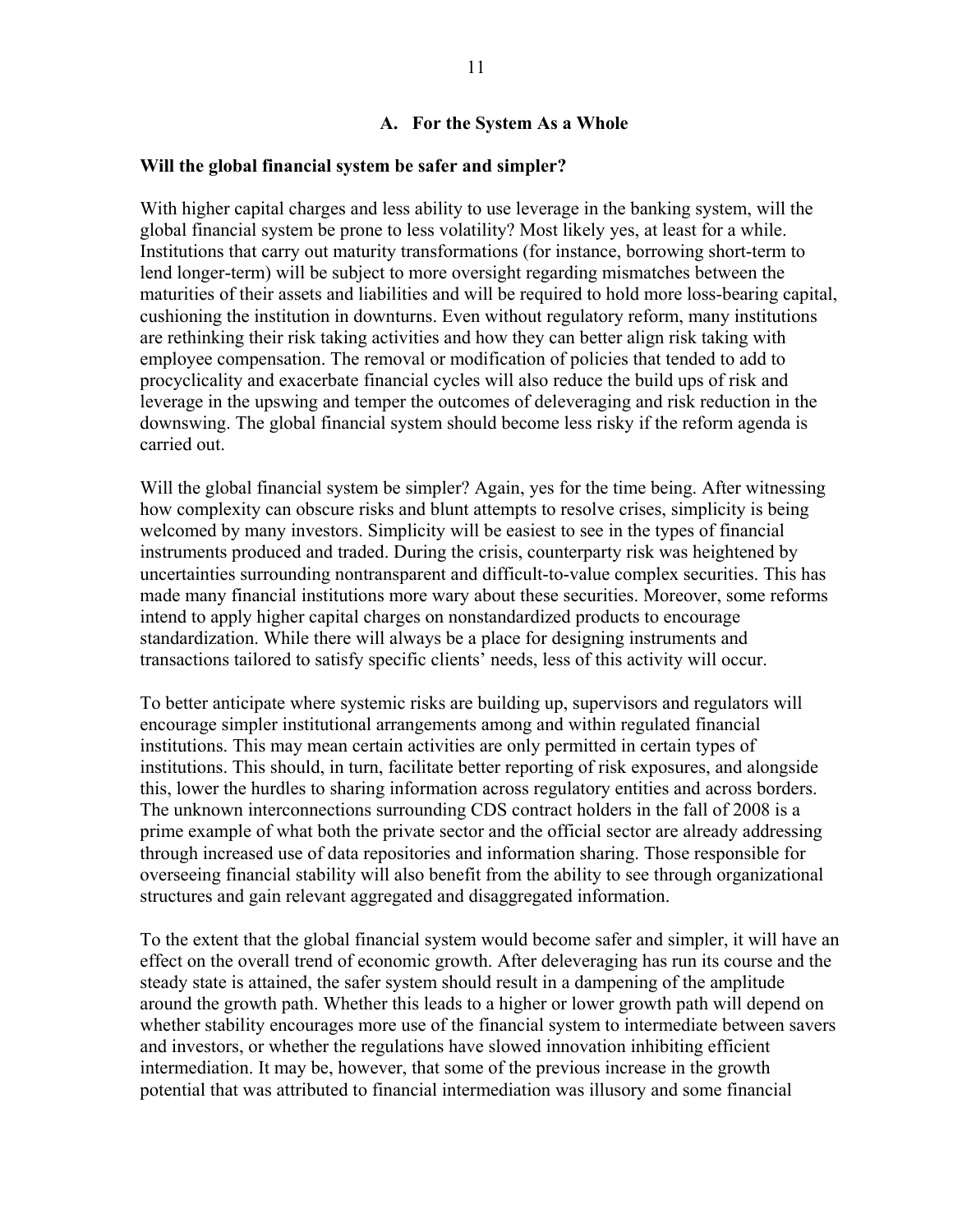innovations were counter-productive—producing products that did not benefit society at large. If so, then these resources could be redeployed and better used in other nonfinancial activities, thereby supplementing growth.

#### **What will be the role of banks versus the role of nonbanks?**

With banks constrained, nonbanks are bound to thrive. Lower leverage and higher required liquidity holdings within the banking system will likely result in greater demand to access credit through capital markets (e.g., corporate bonds). The need for higher lending spreads means that bank credit will be more expensive and hence those who are able to tap the now relatively cheaper capital markets for funding their investments will be more inclined to do so. While there may be higher demand for nonbank credit, a question remains as to whether there will be enough incentive to channel savings through alternative financial intermediaries (e.g., mutual funds, life insurance companies) to supply it. Will the less heavily regulated parts of the financial system be able to obtain funding and provide credit to households and corporations to replace the lower amounts supplied by banking institutions? Unless savers become highly risk averse, placing their funds on protected deposit accounts, intermediation outside the banking system is going to grow.

Because of the higher capital required to be held against risky assets, risky credits will likely shift out of the banking sector to the nonbank financial system. Regulations will need to be adopted to oversee the risks in the nonbank sector better. An important question is whether bank-like regulation will need to be extended to other institutions (e.g., private equity, hedge funds, real-estate investment trusts) currently viewed as "nonbank" but similarly characterized by high leverage and asset-liability mismatches in maturity, liquidity, or currency terms. And if so, whether these institutions will also be eligible for access to the same protections provided to deposit holders and for central banks' liquidity support mechanisms. Alternatively, policymakers may decide that such risk-shifting is acceptable as long as it remains outside a well-protected banking system. The key will be to be transparent about what are acceptable risks for various institutions to take and the protections that apply.

The extent of credit risk transfer (e.g., securitization) outside the banking system that takes place will depend importantly on how regulation is formulated. New regulations have already constrained some previously-used forms of securitization—generally the more complex forms—but securitization benefits economic growth and should thus be revived on a safer footing. For securitization to be sustained, longer-term investors (insurers, pension funds, and so on) will need to be convinced that the new regulations on securitization are adequate to prevent the abuses that occurred in the run-up to the crisis. But if regulations applied to securitization are too strict, originators may not find it economical to originate loans to distribute, potentially limiting the usefulness of securitization. A careful re-regulation of securitization markets is needed to restart this credit channel.

It could be that other institutional forms are used for risk taking, though they may seek safer ways to take specific risks. Allocations to proprietary trading desks in banks are being scaled back in anticipation of increased regulatory and capital costs. Counterparty risks will be reduced through better margining and centralized counterparty clearing facilities, but with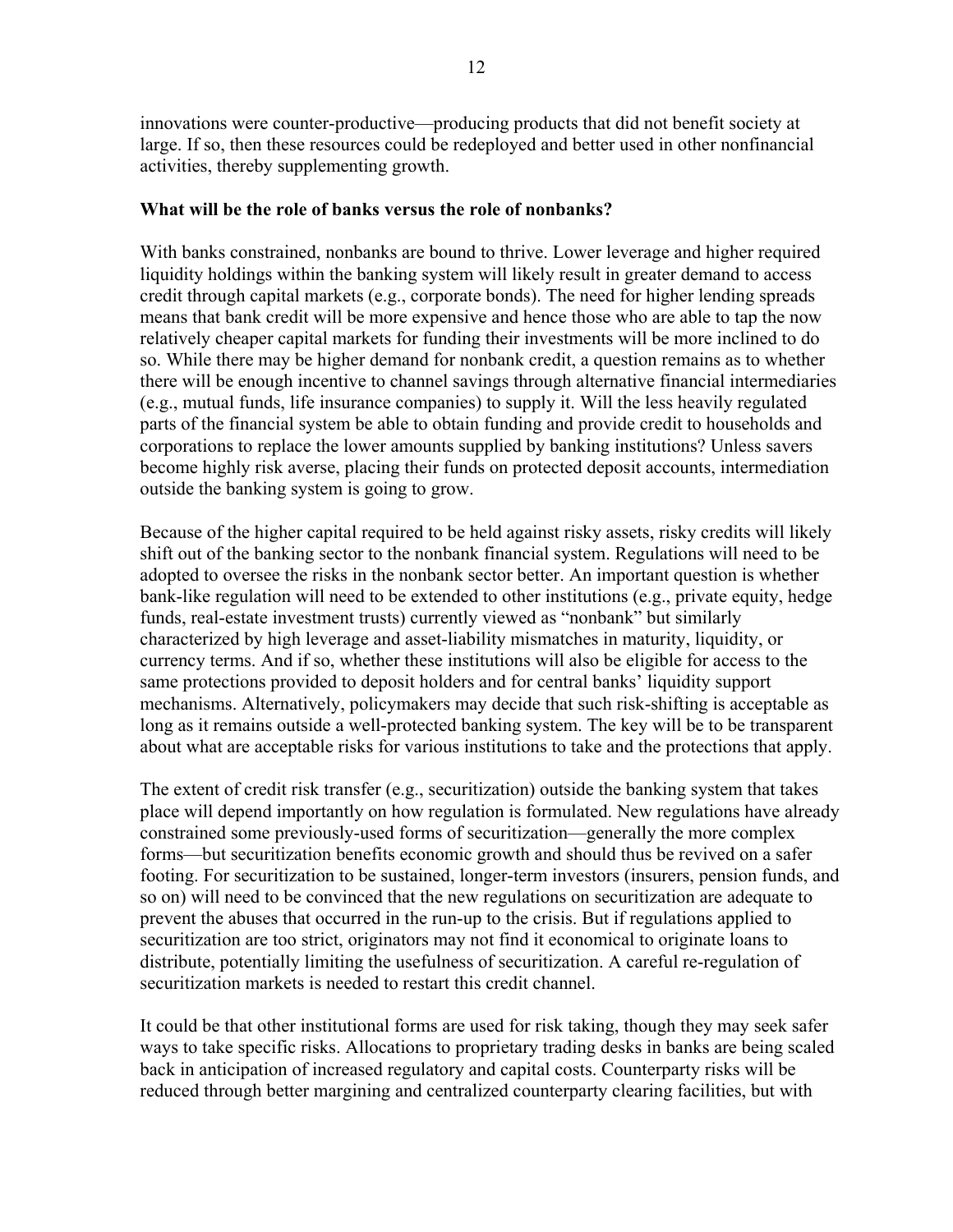higher costs of financial resources that serve as leverage, hedge funds and private equity funds may try to take on more specific types of risks rather than leverage up on commonly held trades.

## **Will the financial system be smaller as a proportion of the economy?**

The new higher capital requirements and other regulatory strictures on banks imply that in the steady state, after the deleveraging effects of the crisis have worn off, the banking system is likely to be smaller overall. In the near term, bank deleveraging may overshoot and reduce the size of the banking system below its long run equilibrium. In this interim stage, the public sector has, and may need to continue, to play a more important role in support of the intermediation of savings to assure credit continues to be supplied. After this interim period the banking sector will likely be scaled back to a smaller, but more stable, size, particularly if the activities that a bank is able to undertake are more restricted.

If a smaller banking sector results, the likely size of the financial system, both bank and nonbank, (in terms of the value added to the economy, or assets, or assets as a percentage of GDP) could be difficult to judge, with factors pulling in both directions. To the extent that households in advanced economies need to rebuild savings and hence demand other financial services (not necessarily credit services), say, related to retirement, the nonbank sector will expand, at least partly offsetting the decline in traditional banking. Alternatively, if households and other investors become more cautious in light of recent shocks, they may prefer to place their funds in low risk investments, such as insured bank deposits or government securities that do not require much financial management, then depending on how the funds are used, the financial system could shrink overall.

# **At the global level, will financial expansion and integration continue?**

At the global level, the degree of cross-border financial flows is difficult to predict and thus no easy answer is possible. Although many assume globalization of finance is an unstoppable trend, the crisis has led some countries to rethink their openness and their vulnerability, skeptical of mature markets' integrity. Fallout from the crisis may lead some countries to dissuade foreign entrants and governments may decide to encourage nationalization of certain financial institutions. Domestic investors may prefer to invest at home. There could be a generalized pull-back from cross-border relationships as the cost of managing a global institution on a consolidated basis increases, offsetting the gains that can come from managing liquidity on a global basis. Outright protectionism, for instance prohibitions of foreign ownership of domestic assets or firms may increase, but should be resisted.

On the more positive side, if globally-connected institutions are identified and their contribution to systemic risks, if any, is dealt with through enhanced cross-border cooperation to prevent crises or manage crises if they occur, globalization could be enhanced. Regarding prevention of crises, globally-accepted methods are not out of reach. For instance, the oversight of some cross-border financial institutions through "colleges of supervisors" (whereby supervisors from different countries exchange supervisory information and examination strategies about financial institutions that operate in each of multiple countries)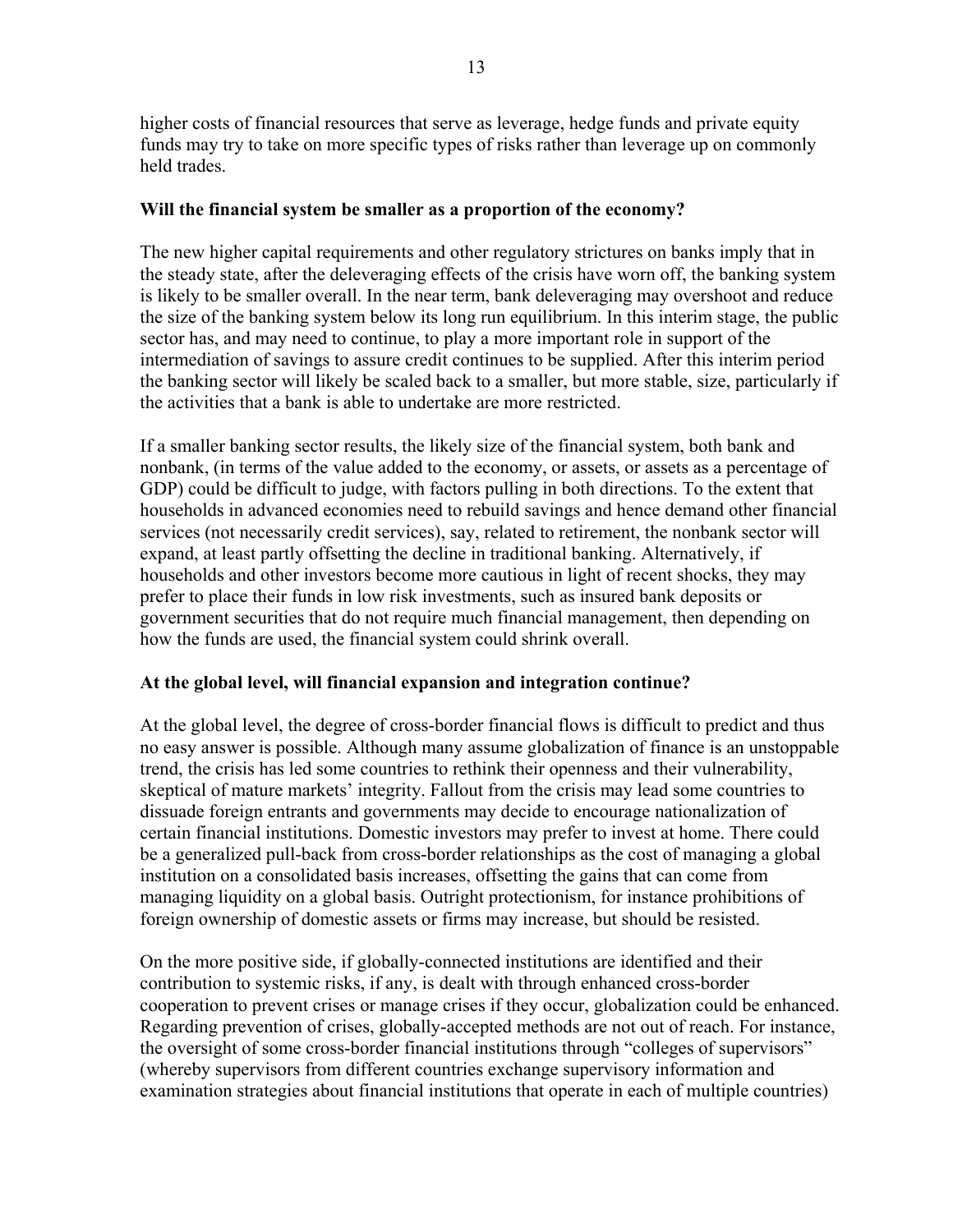is being strengthened. The various international bodies that coordinate banking supervision, securities market oversight, accounting rules and so on, already provide venues for discussion and re-regulation.

That said, there are some very difficult issues when it comes to managing and resolving crises that still require agreement, including the application of insolvency regimes and the sharing of losses. Some groups, including the IMF, are working to develop proposals for cross-border resolution regimes. The IMF has recently proposed an approach to cross-border resolution focused on enhanced coordination among national authorities. This proposal does not involve legally binding instruments such as treaties but rather cross-border collaboration between countries that adhere to certain "core coordination standards." These core standards seek to ensure that national bank supervisory and insolvency regimes are sufficiently robust and harmonized in key areas and that national bank insolvency regimes treat domestic and foreign creditors in a nondiscriminatory manner<sup>9</sup>

Emerging and developing economies have made good progress over the years in adopting global financial standards, constructing compatible market infrastructure, and improving their legal systems. In many cases, these economies have reaped the benefits of their financial development. However, the crisis has shaken confidence in this approach, causing some countries to question whether they are adopting potentially flawed regulations and supervisory practices. Is the "originate to distribute" model employed by financial institutions in some advanced countries still to be emulated? To keep globalization moving forward to the benefit of all countries, emerging and developing countries should continue to adopt tried and tested financial regulation and infrastructure making sure their systems are resilient and robust.

## **B. On the Banking Sector**

# **What kind of banking system will we have? Bigger banks? Smaller banks? Or some of each, providing a more tiered banking system?**

Whether large global banks become smaller or the system is made up of fewer very large institutions (i.e., more concentrated) depends on several forces, with the most likely outcome a more bifurcated system. Higher capital requirements and a supervisory focus penalizing "size" and complexity could drive banks to curtail growth and to divest themselves of noncore businesses. Even without additional regulation, the higher cost environment, the recent difficulty of managing complex organizational structures may cause bank managers to decide that divesting business lines and being more specialized may improve profitability. Indeed, some large banks are doing this already. Smaller, cooperative banks or mutual institutions may also thrive. These banks, less reliant on shareholders' expectations, were generally able to avoid many of the mistakes made by larger private sector institutions. Though not always considered the most efficient, vibrant, or innovative institutions, in many

 $\overline{a}$ <sup>9</sup>. See "Resolution of Cross-Border Banks—A Proposed Framework for Enhanced Coordination" available at http://www.imf.org/external/np/pp/eng/2010/061110.pdf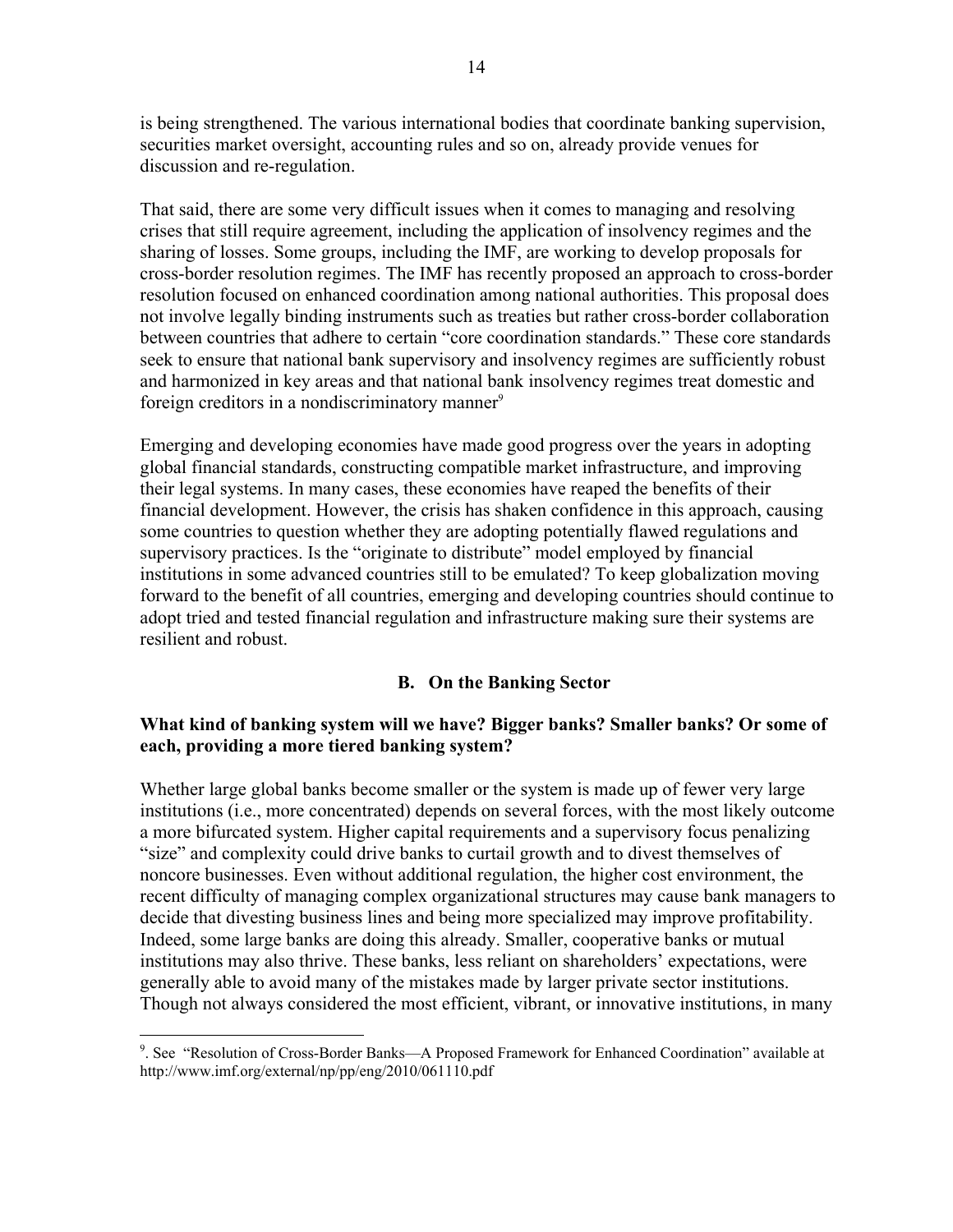countries they dependably and safely supply the small and medium-sized enterprises and many households with their credit needs.

Pressures that lead banks to become larger include: a funding advantage for firms believed to be "systemic" or too-important-to-fail and thus backstopped by the government; remuneration schemes linked to size or number of deals rather than risk-based profitability; and a belief that a "full service" global bank is necessary to service clients requiring a global reach and broad product capabilities. As noted above, regulations are directed toward changing this landscape, making it more expensive to become systemically important. Competition policy, however, is ill-suited to address systemic risk, given its focus on financial product pricing distortions rather than financial stability. As a result, determining whether financial stability will be undermined by a financial institution's merger or acquisition should not be undertaken by competition authorities, but by those assigned the task of maintaining financial stability. New methods for this type of analysis will be required as it is much more related to issues of interconnectedness and the overall importance of an institution for the financial system rather than whether prices of bank services are too high because of a lack of competition with other banks. Thus new measures need to be designed alongside actions to dissuade institutions from acquiring the status of too-important-to-fail.

It may be that the new financial system forces a more tiered system with some becoming larger and others opting to be smaller. Some banks may be willing the pay the "systemic risk tax" (the design of which is being avidly discussed) and remain large or even grow larger and expect to receive public support having paid their dues. Other banks may decide they are unlikely to need public support and prefer to avoid the additional costs that go with systemic importance, deciding to divest themselves of some business lines or become smaller to avoid a tax.

# **C. On Financial Markets and Instruments**

## **What type of markets will we have? Simpler? More transparent?**

More transparent markets with greater amounts of trade information supplied to the market should be forthcoming to satisfy investor requirements. Already in many markets, participants are demanding better information and are receiving it. The calls for standards on information provision and best practices are emerging to cover a number of areas previously deemed to have lax reporting or where little information was available. If improvement is not provided by the private markets on their own, given that opacity is often in the interest of private firms, regulators should assess what information should be given out (and what should not) and to whom the information should be provided, as well as the cost of collection and disbursement. Too much information about an institution's positions or exposures could lead others to behave strategically in a way that undermines the trading process. However, further global coordination on what confidential information could be reported to supervisors could lower costs and allow various authorities to foresee dangerous developments.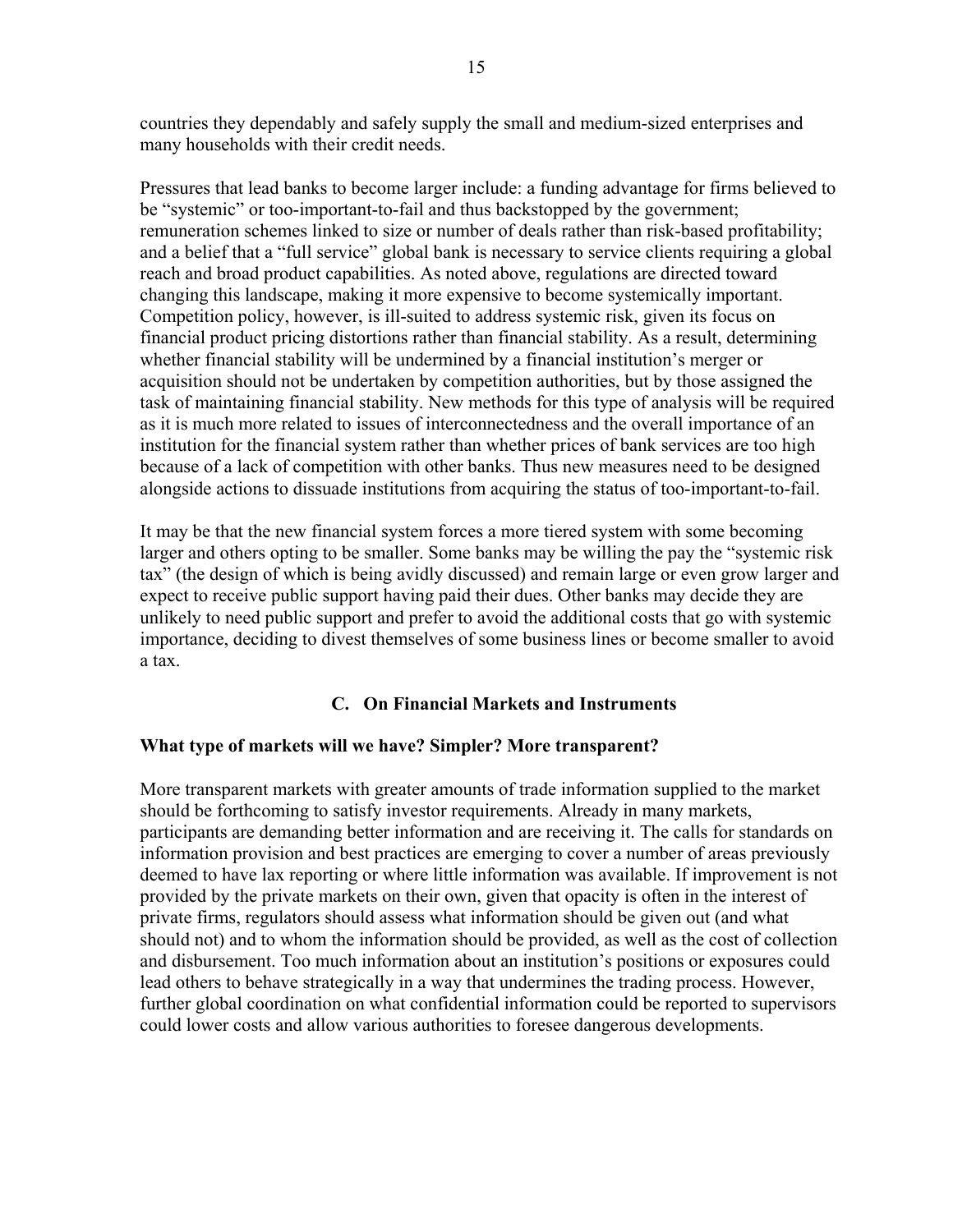#### **More organized clearing venues versus bilateral over-the-counter trading?**

Risk mitigation infrastructure will be an important part of the new financial system, with clearing facilities developing to lower OTC risks. The ability to identify and unwind positions smoothly is a prerequisite to allowing shocks to be absorbed easily in a financial system. This lesson is being relearned as much of recent instability arose because of lack of transparency in OTC markets about who owed what to whom, which increased perceived counterparty credit risks. For instance, the troubles in counterparty risks in credit default swaps—all of which were traded OTC—has motivated netting initiatives and the construction of several CCPs for these contracts. Through multilateral netting, these CCPs allow counterparties to offset exposures with each other in a way that lowers the overall exposures to the participating counterparties. By putting many trades in one place, however, the structural integrity of a CCP needs to be impeccable so that it can withstand the default of one or more of its counterparties without others being affected.

While CCPs are effective when instruments are standardized, other mechanisms such as valuation and matching facilities will also reduce risks. More robust margining systems, in which cash or collateral is held to protect against default or nonpayment, will also help in this regard. Already resources devoted to these issues are bearing fruit in the form of better modeling of margining systems and the development of trade repositories.

## **Will some instruments be encouraged or discouraged? For some types of institutions or investors?**

Regulation will both explicitly and implicitly discourage certain types of instruments or markets. It is important that this is done consciously and not left to the realm of unintended consequences of actions taken. Regulation is mostly likely to discourage instruments that contain a high degree of risk (especially leverage), are difficult for users or investors to price, and may have some type of systemic or destabilizing effect on markets. Although standardization is to be encouraged, it will also make it more difficult to hedge custom-made or specialized risk, raising costs to some set of end-users. Overall, then, the key will be to ensure that there are standards defining acceptable use by certain types of investors and greater disclosure of the product's risks and returns.

If regulation is insufficiently consistent globally, however, the use of some types of instruments will simply move to unregulated, or less regulated, jurisdictions. This is especially problematic when the jurisdiction now originating the associated risks does not have the capacity to oversee their effects, particularly when the impact is felt cross-border. Worries about offshore financial centers fall into this category.

## **V. THE ROLE OF THE IMF**

The IMF is playing a key role in the development of financial regulation and its implementation by national authorities. The IMF serves as a forum to ensure that reform efforts are both sustained, coordinated, and globally consistent. The IMF with its knowledge of members' financial systems and experience in monitoring global standards and codes is uniquely positioned to help ensure that a redesigned financial system benefits all its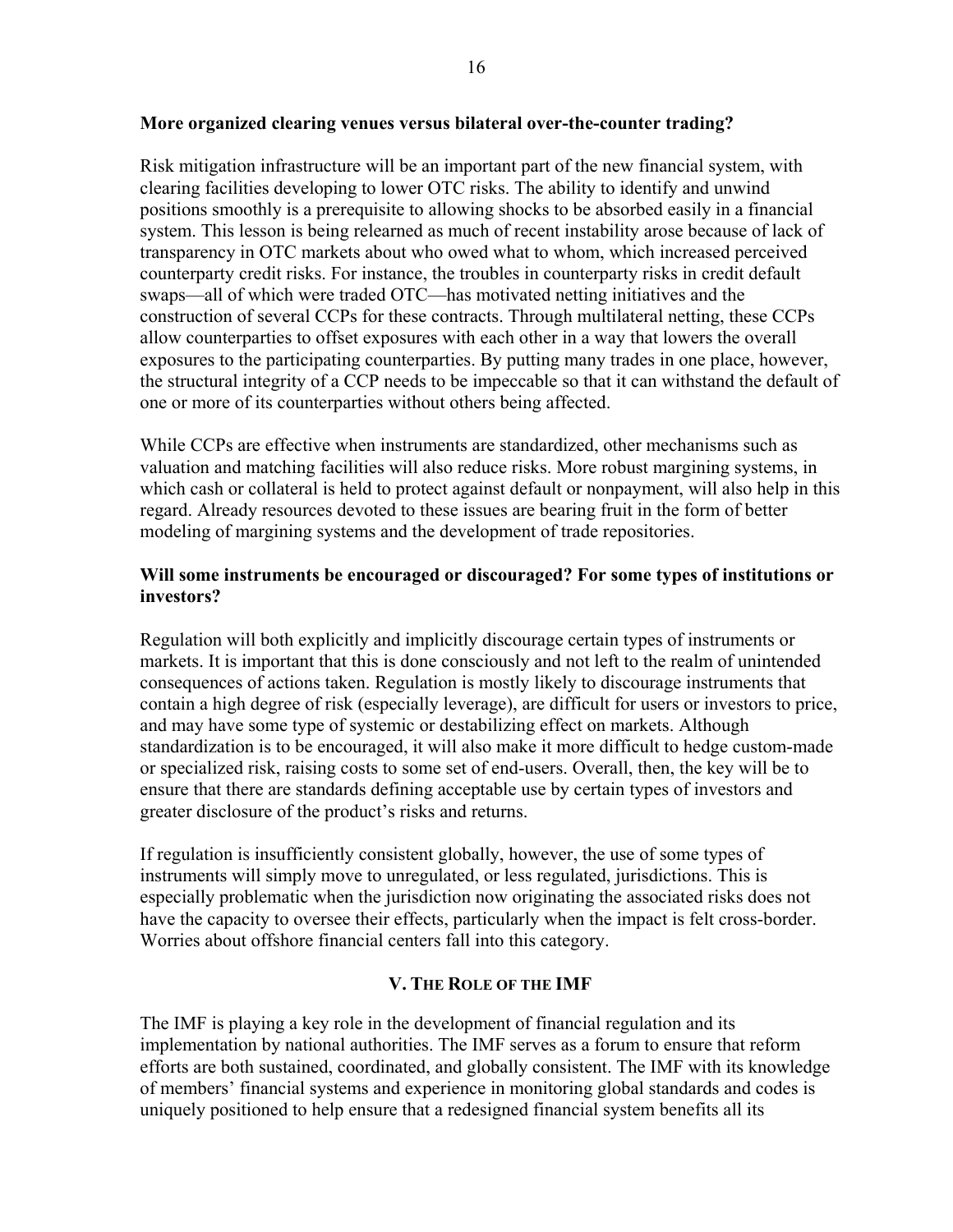members, not just some. It is able to see the pros and cons of different regulatory structures, what has worked well, and what has not, and can help translate this into practical regulation. The IMF could advise countries about where best the country could place a mandate for financial stability, depending on its current financial architecture. The IMF may thus be able help to minimize collateral damage to households and firms that would otherwise occur if the reform of the financial system fails to occur or does so in an uncoordinated way, leading to an unlevel playing field. Through its surveillance activities, the IMF can help to bring peer pressure to bear on those countries that fail to conform to international best practice.

To help foster a more stable global financial system, the IMF will need to refine its surveillance of the financial system using a more global approach—including by looking at the connections between the financial system and the macroeconomy—so-called macrofinancial linkages—and to remove data gaps that inhibit observance of various linkages. IMF policy advice is being strengthened by enhancing the interaction between multilateral and bilateral surveillance and through more targeted technical assistance in the areas of supervision, regulation, and crisis management. Assessment of contingent fiscal liabilities to the financial sector and their impact on systemic risk is becoming a particular focus.

The IMF already contributes to ongoing discussions on regulatory reform through its interactions with the financial sector standard setters (Basel Committee on Banking Supervision, the International Organization of Securities Commissions, International Accounting Standards Board, and the International Association of Deposit Insurers). The IMF has been increasingly interacting with the FSB and the BIS on topics of mutual interest. The roles of these bodies will become further intertwined as the FSB helps advance the agenda for international financial regulatory changes, the BIS collects data and performs research, and the IMF brings to bear its members experience, tracking and encouraging the implementation of new standards and regulatory changes through its surveillance activities and technical assistance.

There is already an explicit expectation from the G-20 that the Financial Sector Assessment Programs (FSAPs) and the reviews of standards and codes (ROSCs) process be expanded to include surveillance of the evolving framework of macroprudential supervision once it is in place. The IMF's unique position in monitoring implementation and enforcement through the FSAP should help to spur reform efforts. To assure compliance with emerging regulations, best practices or guidelines, the IMF has recently developed additional ways for reviewing the implementation of new standards and codes, and adopted proposals for making the FSAPs and ROSCs more flexible in their application and more targeted and timely in their delivery.

#### **VI. CONCLUDING REMARKS**

In sum, the overall contours of the future financial system will likely be a simpler, safer, higher-cost financial system with perhaps slower, but more stable growth and fewer crises assuming financial regulation and supervision are effectively reformed. The financial system will evolve to where there is less leverage, less profit, but more *bona fide* intermediation between savers and investors. This new, and improved, system may look less innovative and